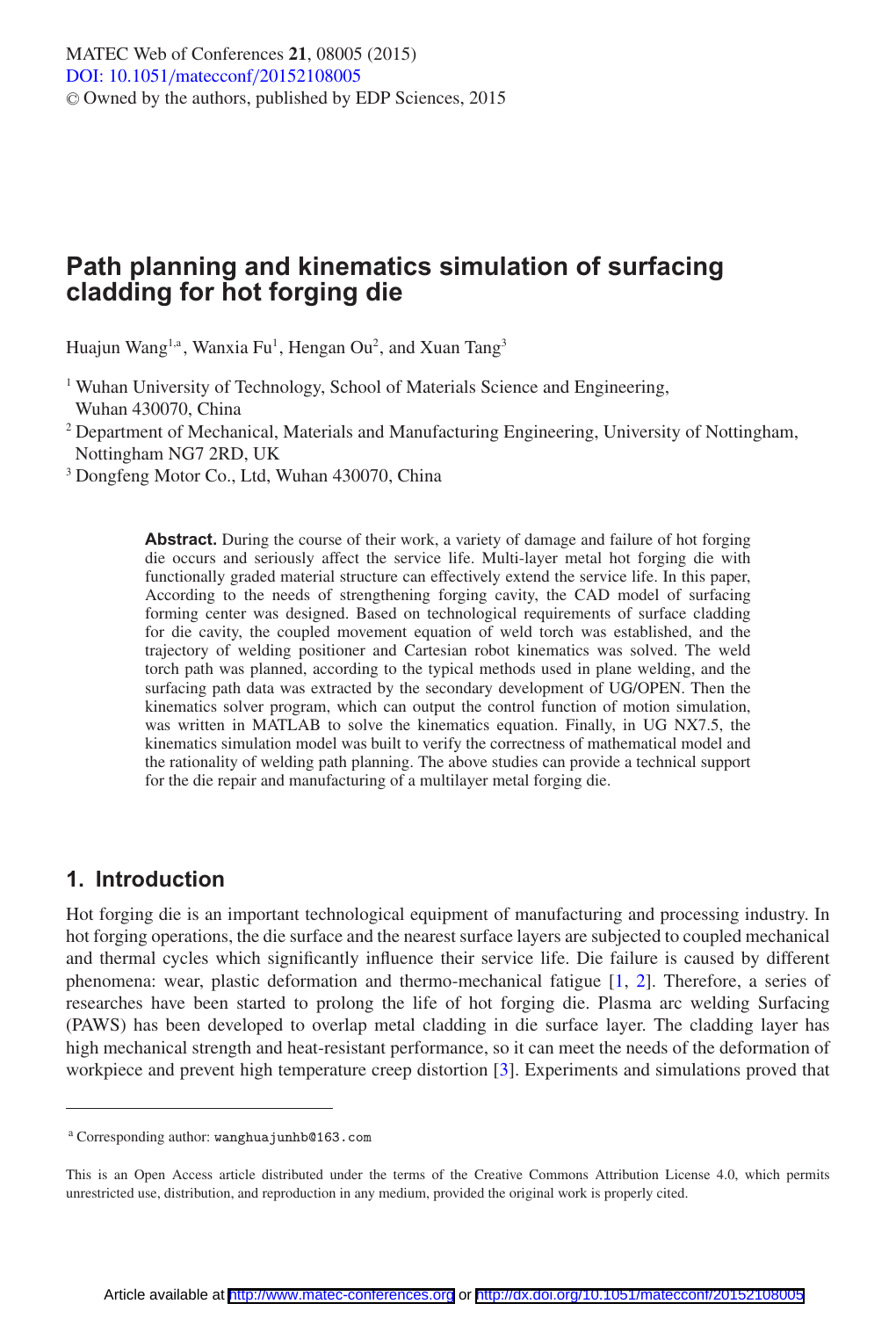#### MATEC Web of Conferences



**Figure 1.** Space curve surfacing welding seam position: b, c, d are ideal position.

multilayer metal die with functionally graded materials structure can effectively extend the service life, which is manufactured through PAWS method [\[4](#page-6-3), [5](#page-6-4)].

Considering the forging cavity being non-planar structure and the coating being accumulated by space curve welding seam,the welding seam only has a short period in the ideal position of level/ship. Fig. 1 shows that the welding torch must keep moving to ensure the welding seam at the level/ship position, which is essential to obtain better shape and weld quality and maintain the continuity of welding process [\[6](#page-6-5)]. According to the non-planar structure of hot forging die, surfacing welding center was designed. At present, PAWS system is at a low degree of automation control, the existing equipment and production technology cannot meet their manufacturing requirements. Cladding welding technology of the complex surfaces still rely on manual welding technology, which mean the poor working conditions for workers and the poor welding quality and low efficiency. So it is necessary to developed automation surfacing technology [\[7](#page-6-6)].

On the basis of the welding characteristics of the multilayered metal forging die, a mathematical model and a kinematics simulation model of a five-DOF arm CNC forming center were established in this paper. The kinematics simulation model was used to simulate the surfacing process, and the results were used to verify the correctness of mathematical model and the rationality of welding path planning [\[8](#page-6-7), [9](#page-6-8)]. This study will provide a theory foundation to develop PAWS system and a solution to manufacture multilayer metal forging die. So it has great value of application and development potential in metal forming tools.

### **2. 5-axis arm-type surfacing forming centre**

The movement mechanism of 5-axis arm-type surfacing forming centre is built up with two-freedomdegree for rotational motions of welding positioner and three-freedom-degree of Cartesian robot. In the welding process, the weld seam is required at level/ship position, while the torch should be mounted vertically relative to level/ship line and maintains a certain distance from the weld surface. The welding positioner can rotate around its own axis and swing with a constant angular velocity to complete the welding process, while the robot moves in x, y and z-axis direction to determine the position of the torch.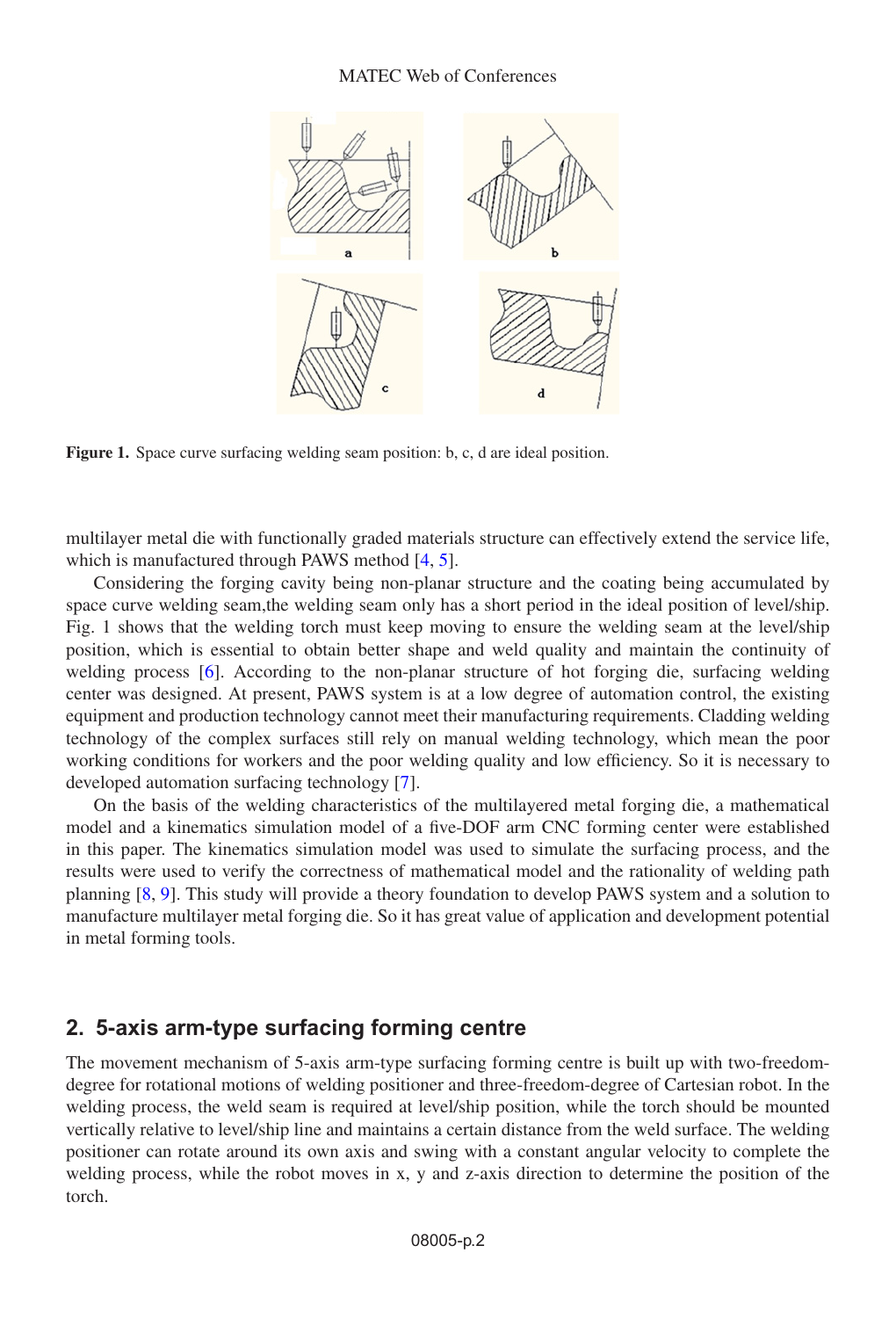#### ICNFT 2015



**Figure 2.** Workpiece and workbench coordinate.

### **2.1 The mathematical model between welding positioner and workbench**

During the operation of the surfacing forming center, the workpieces was fixed on the welding positioner, which provided two-freedom-degree to ensure the weld seam at level/ship position. Figure 2 precisely described the location of the weld seam in the workspace. The weld seam coordinate transformation matrix from processing center system into world coordinate system was obtained:

$$
\begin{aligned}\nw_{\text{work}}T &= \begin{bmatrix}\nn_x \cos \beta - n_y \sin \beta & \sigma_x \cos \beta - o_y \sin \beta \\
n_x \cos \alpha \sin \beta + n_y \cos \alpha \cos \beta - n_z \sin \alpha & o_x \cos \alpha \sin \beta + o_y \cos \alpha \cos \beta - o_z \sin \alpha \\
n_x \sin \alpha \sin \beta + n_y \cos \alpha \cos \beta + n_z \cos \alpha & o_x \sin \alpha \sin \beta + o_y \sin \alpha \cos \beta + o_z \cos \alpha\n\end{bmatrix} \\
a_x \cos \beta - a_y \sin \beta & p_x \cos \beta - p_y \sin \beta \\
a_x \cos \alpha \sin \beta + a_y \cos \alpha \cos \beta - a_z \sin \alpha & p_x \cos \alpha \sin \beta + p_y \cos \alpha \cos \beta - (p_z + 160) \sin \alpha \\
a_x \sin \alpha \sin \beta + a_y \cos \alpha \cos \beta + a_z \cos \alpha & p_x \sin \alpha \sin \beta + p_y \sin \alpha \cos \beta + (p_z + 160) \cos \alpha + 250 \\
0\n\end{bmatrix}\n\end{aligned}
$$

When the welding seam at level/ship position the following equation is established:

$$
\begin{cases}\na_x \cos \beta - a_y \sin \beta = 0 \\
a_x \cos \alpha \sin \beta + a_y \cos \alpha \cos \beta - a_z \sin \alpha = 0 \\
a_x \sin \alpha \sin \beta + a_y \sin \alpha \cos \beta - a_z \cos \alpha = 1.\n\end{cases}
$$
\n(2)

(1)

The value of ax, ay, az was extracted from secondary development of UG/OPEN, which the flip angle  $\alpha$ and rotation angle  $\beta$  can be calculated.

#### **2.2 The mathematical model between Cartesian robot and welding torch**

Cartesian robot, where the welding torch is fixed on, is moving in x, y and z-axis direction to maintain the continuity of the surfacing process. The pose relation between the welding torch and seam is shown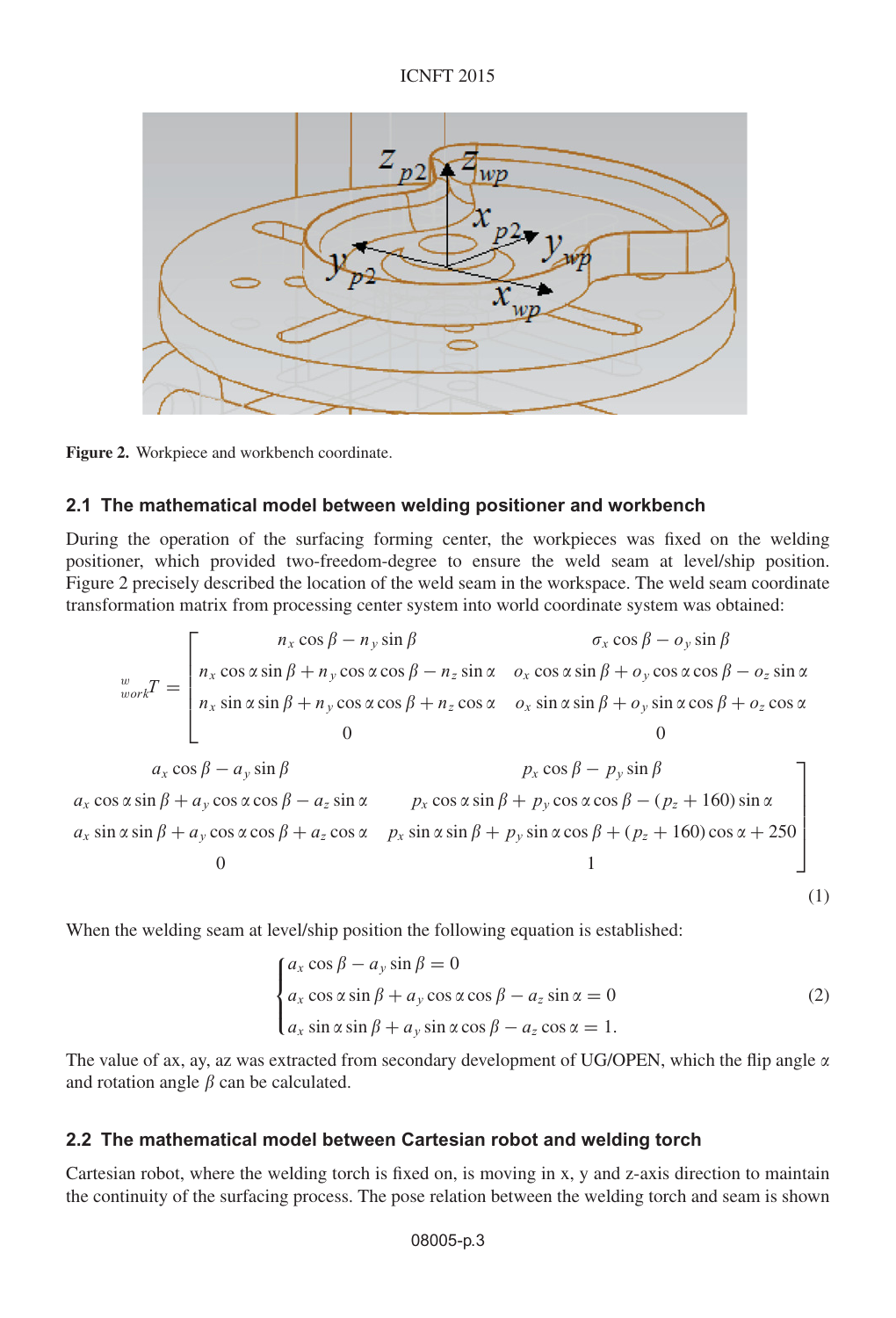

**Figure 3.** Position and orientation relation between welding torch and welding seam

<span id="page-3-0"></span>

**Figure 4.** Surfacing partition and Surfacing path planning of an instance.

in Fig. 3, then position and orientation of welding seam coordinates was obtained in the world coordinate system. The origin position of the welding seam and torch coordinate are shown in (3) and (4).

$$
\begin{bmatrix}\n p_x \cos \beta - p_y \sin \beta \\
 p_x \cos \alpha \sin \beta + p_y \cos \alpha \cos \beta - (p_z + 160) \sin \alpha \\
 p_x \sin \alpha \sin \beta + p_y \sin \alpha \cos \beta + (p_z + 160) \cos \alpha + 250 \\
 1\n\end{bmatrix}
$$
\n(3)

$$
\begin{cases}\n p_x \cos \beta - p_y \sin \beta = \alpha \\
 p_x \cos \alpha \sin \beta + p_y \cos \alpha \cos \beta - (p_z + 160) \sin \alpha = b \\
 p_x \sin \alpha \sin \beta + p_y \sin \alpha \cos \beta + (p_z + 160) \cos \alpha + 250 + d_{weld} = 750 + c.\n\end{cases}
$$
\n(4)

Then the vaule of a, b and c can be calculated.

### **3. Path planning of surfacing**

The instance part has the typical geometry feature of hot forging die, which include flat and non-planar structure. Due to the special structure of the instance part, contour and parallel scanning method was used to design the welding path.

As shown in Fig. [4,](#page-3-0) the part surface is divided into three regions, with different scanning mode: a) peripheral concave wall, using contour-parallel paths; b) fan-shaped, using square parallel paths;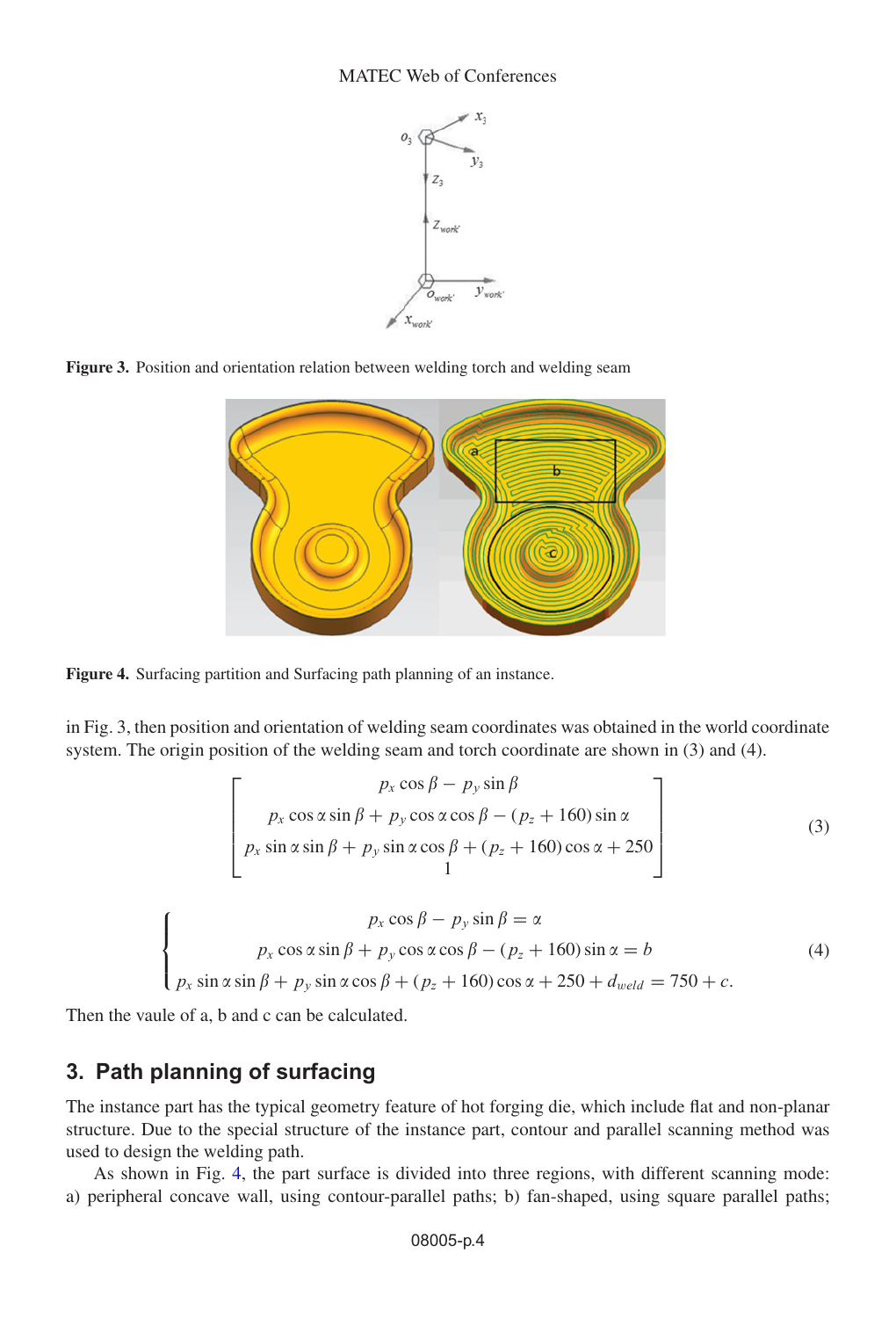<span id="page-4-0"></span>

<span id="page-4-1"></span>**Figure 5.** The 3-D graphics of instance part's trajectory (a) The discrete solder joints of surfacing path and the corresponding normal vector; (b) The three-dimensional graphics of instance part's trajectory.



**Figure 6.** The simplified movement model of surfacing welding centre.

c) internal circular spigot area, using contour-parallel paths. The weld width of plasma transferred arc welding is generally 2–13 mm, tentatively scheduled for weld pitch 6 mm. After determining the partition and paths, surfacing paths are drawn with UG NX7.5.

According to surfacing planning path, the surfacing path data was extracted and the normal vector of solder joint was written by the secondary development of UG/OPEN. As shown in Fig. [5,](#page-4-0) the solder joints and corresponding normal vector was scattered and saved to the appointed path.

## **4. The kinematics simulation of welding path**

As shown in Fig. [6,](#page-4-1) the surfacing equipment was established and assembled into a virtual whole machine using the software UG NX7.5. Then the virtual assembled machine was checked and optimized.

In the automatic welding process, through the UG/OPEN GRIP programming, the surfacing path curve become a series of discrete points and the kinematic parameters of these points were compiled and computed by MATLAB. Then the position data of the arm robot and the angle data of the welding positioner were output. Through kinematics simulation, we could observe that the solder joints were moved to level/ship position by flipping and rotating of the welding positioner during operation, while the welding torch was operated by Cartesian robot to track the joints. Figure [7](#page-5-0) shows the operating parameters for the torch and the positioner at the start time, at the 2090s, at the 9096s and the end time of the simulation.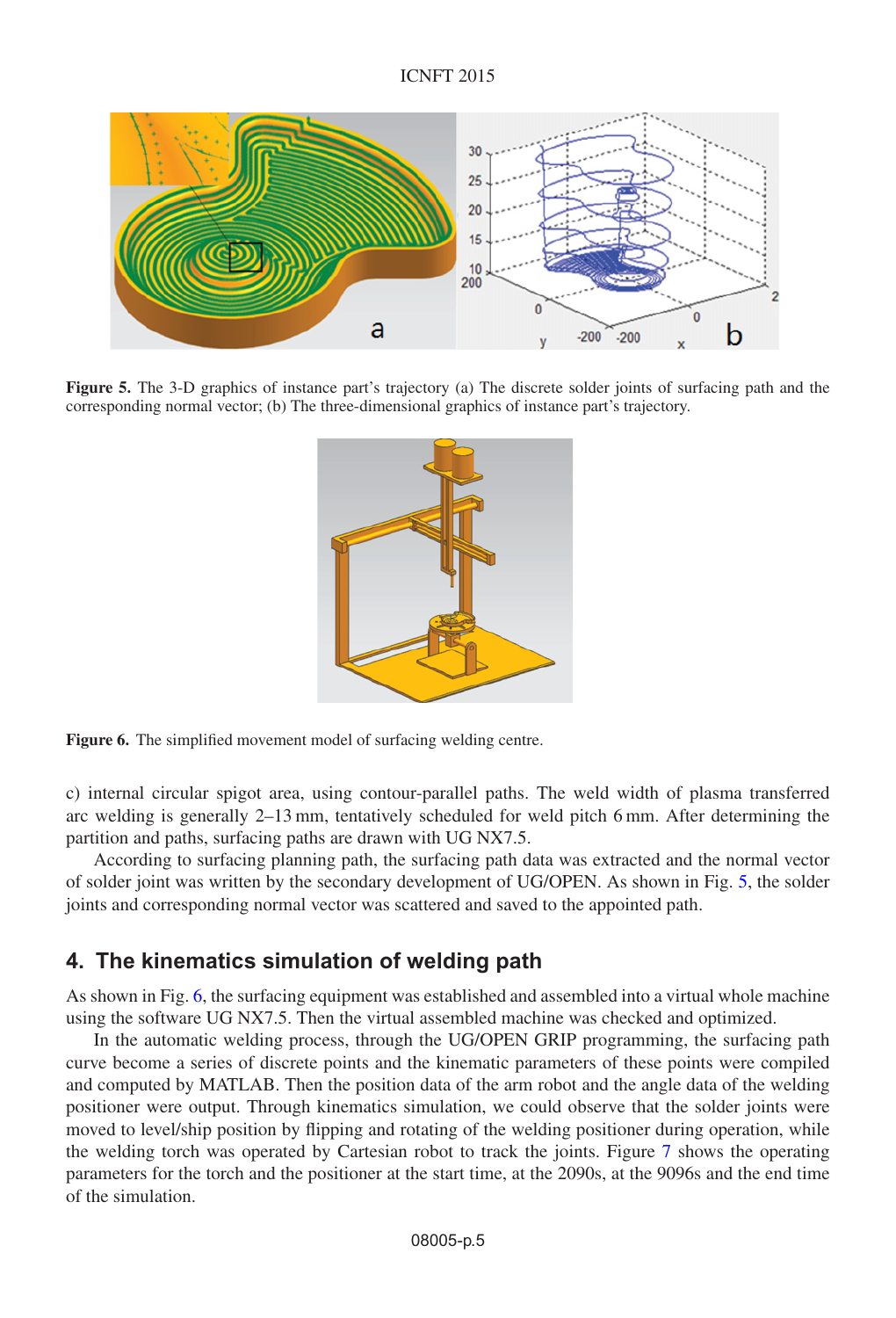### MATEC Web of Conferences

<span id="page-5-0"></span>

**Figure 7.** The process of kinematic simulation: (a) at 1s; (b) at 2090s; (c) at 9096s; (d) at 9770s.

Through motion simulation of the instance parts, we can deduce that the driving movements could meet the requirements of the surfacing welding and the interference between the torch and positioner did not appear in the working process, which indicated that the planning path was feasible.

### **5. Conclusions**

- (1) Design method of plane path planning in the rapid prototyping process is introduced into the surface welding path planning, and surfacing path of instance part was planned.
- (2) Kinematics simulation model of the surfacing welding centre was established with UGNX to simulate the welding path of instance part. The results verified that the surfacing path planning could be effectively applied in the surface cladding technology of instance part and the offline programming system about motion simulation functions was realized.
- (3) By the path planning and kinematics simulation of surfacing forming centre, the difficulty of automatic surfacing process for hot forging die was solved and the development of technology and equipment about the plasma arc welding process could be technically supported.

The authors are grateful to the Nation Natural Science Foundation of China (5145346) and the Fundamental Research Funds for the Central Universities (2010-II-025) for financial support of this work.